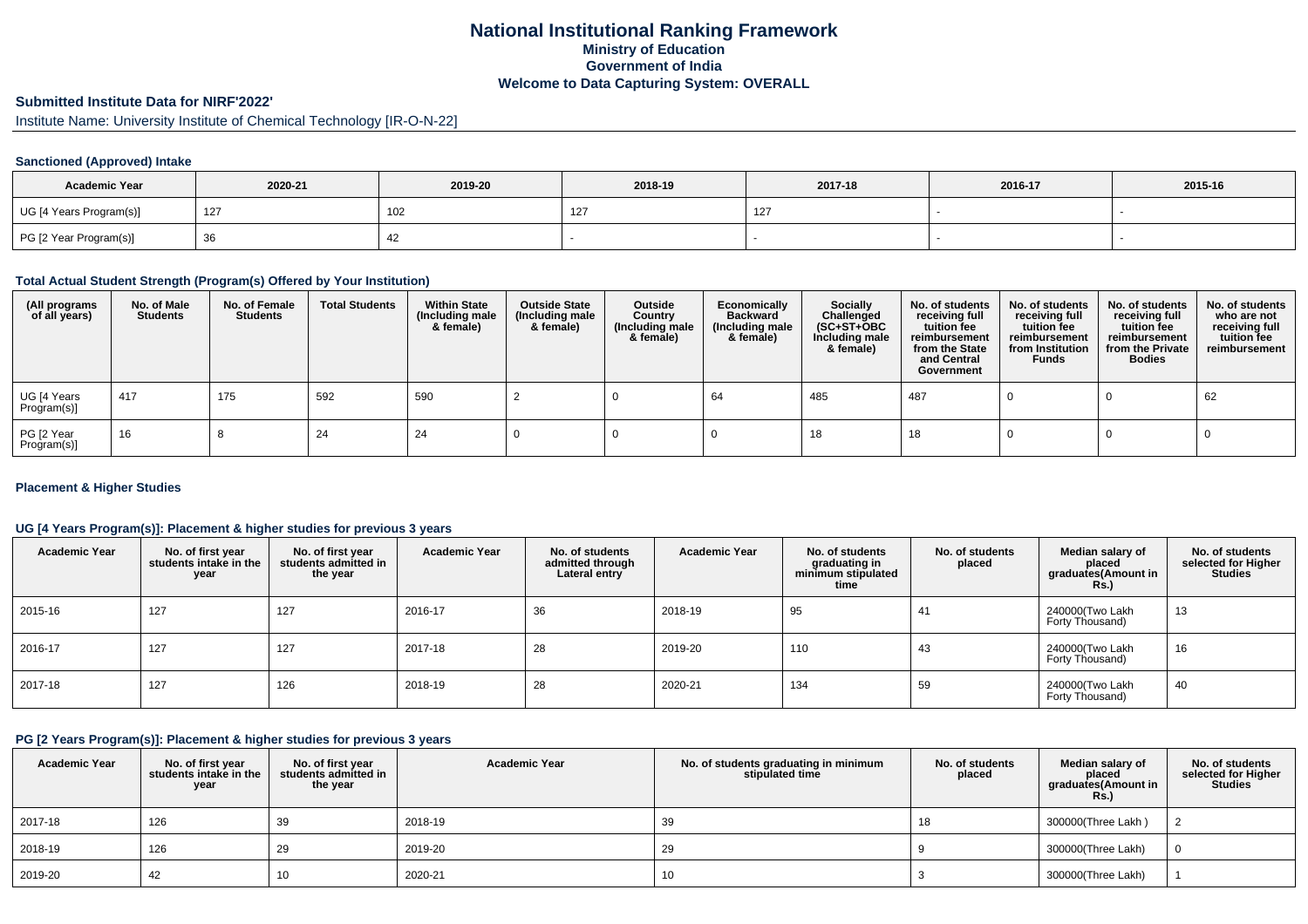#### **Ph.D Student Details**

| Ph.D (Student pursuing doctoral program till 2020-21 Students admitted in the academic year 2020-21 should not be entered here.) |                                                                                                                                  |         |                       |  |  |  |
|----------------------------------------------------------------------------------------------------------------------------------|----------------------------------------------------------------------------------------------------------------------------------|---------|-----------------------|--|--|--|
|                                                                                                                                  |                                                                                                                                  |         | <b>Total Students</b> |  |  |  |
| Full Time                                                                                                                        |                                                                                                                                  | 18      |                       |  |  |  |
| Part Time                                                                                                                        |                                                                                                                                  |         |                       |  |  |  |
| No. of Ph.D students graduated (including Integrated Ph.D)                                                                       |                                                                                                                                  |         |                       |  |  |  |
|                                                                                                                                  | 2020-21                                                                                                                          | 2019-20 | 2018-19               |  |  |  |
| Full Time                                                                                                                        |                                                                                                                                  | -2      | 3                     |  |  |  |
| Part Time                                                                                                                        | 0                                                                                                                                |         |                       |  |  |  |
|                                                                                                                                  | PG (Student pursuing MD/MS/DNB program till 2020-21 Students admitted in the academic year 2021 - 22 should not be entered here) |         |                       |  |  |  |
|                                                                                                                                  | Number of students pursuing PG (MD/MS/DNB) program                                                                               |         | $\bf{0}$              |  |  |  |
| No. of students Graduating in PG (MD/MS/DNB) program                                                                             |                                                                                                                                  |         |                       |  |  |  |
| 2020-21                                                                                                                          | 2019-20                                                                                                                          | 2018-19 |                       |  |  |  |
| 0                                                                                                                                | $\Omega$                                                                                                                         |         |                       |  |  |  |
|                                                                                                                                  |                                                                                                                                  |         |                       |  |  |  |

#### **Online Education**

| 1. Does all programs/courses were completed on time.                                            |                                                                                       | Yes                                                                                                                                                                                                                                              |                                                |  |
|-------------------------------------------------------------------------------------------------|---------------------------------------------------------------------------------------|--------------------------------------------------------------------------------------------------------------------------------------------------------------------------------------------------------------------------------------------------|------------------------------------------------|--|
| 2. Measures taken to complete the syllabus of courses and programs.                             |                                                                                       | Due to Covid Pandemic online classes were conducted on regular basis as per University guidelines and academic calendar.<br>One Week Teacher Training Program for making teaching fraternity well acquainted with online teaching<br>University. |                                                |  |
| 3. The period of delay in completion of syllabus (in months).                                   |                                                                                       |                                                                                                                                                                                                                                                  |                                                |  |
| 4. The period of delay in conducting exams (in months).                                         |                                                                                       |                                                                                                                                                                                                                                                  |                                                |  |
| <b>Portal Name</b>                                                                              | No. of students offered online courses which have credit<br>transferred to transcript | Total no, of online courses which have credit transferred<br>to the transcript                                                                                                                                                                   | Total no. of credits transferred to transcript |  |
| Swayam                                                                                          |                                                                                       |                                                                                                                                                                                                                                                  |                                                |  |
| 5. No. of courses developed and available online on Swayam platform by your institution faculty |                                                                                       |                                                                                                                                                                                                                                                  |                                                |  |

## **Financial Resources: Utilised Amount for the Capital expenditure for previous 3 years**

| <b>Academic Year</b>                                                                                 | 2020-21                                                      | 2019-20                                                                                | 2018-19                                                                |  |  |  |  |
|------------------------------------------------------------------------------------------------------|--------------------------------------------------------------|----------------------------------------------------------------------------------------|------------------------------------------------------------------------|--|--|--|--|
|                                                                                                      | <b>Utilised Amount</b>                                       | <b>Utilised Amount</b>                                                                 | <b>Utilised Amount</b>                                                 |  |  |  |  |
| Annual Capital Expenditure on Academic Activities and Resources (excluding expenditure on buildings) |                                                              |                                                                                        |                                                                        |  |  |  |  |
| Library                                                                                              | 0 (Zero)                                                     | 0 (Zero)                                                                               | 113382 (One lakh thirteen thousand three hundred eighty two)           |  |  |  |  |
| New Equipment for Laboratories                                                                       | 1310550 (Thirteen lakh ten thousand five hundred fifty only) | 12986330 (One crore twenty nine lakh eighty six thousand<br>three hundred thirty only) | 7909997 (Seventy Nine lakh Nine Thousand nine hundred<br>ninety seven) |  |  |  |  |
| <b>Engineering Workshops</b>                                                                         | 0 (Zero)                                                     | 0 (Zero)                                                                               | 0 (Zero)                                                               |  |  |  |  |
| Other expenditure on creation of Capital Assets (excluding<br>expenditure on Land and Building)      | 0 (Zero)                                                     | 1363044 (Thirteen lakh sixty three thousand forty four only)                           | 0 (Zero)                                                               |  |  |  |  |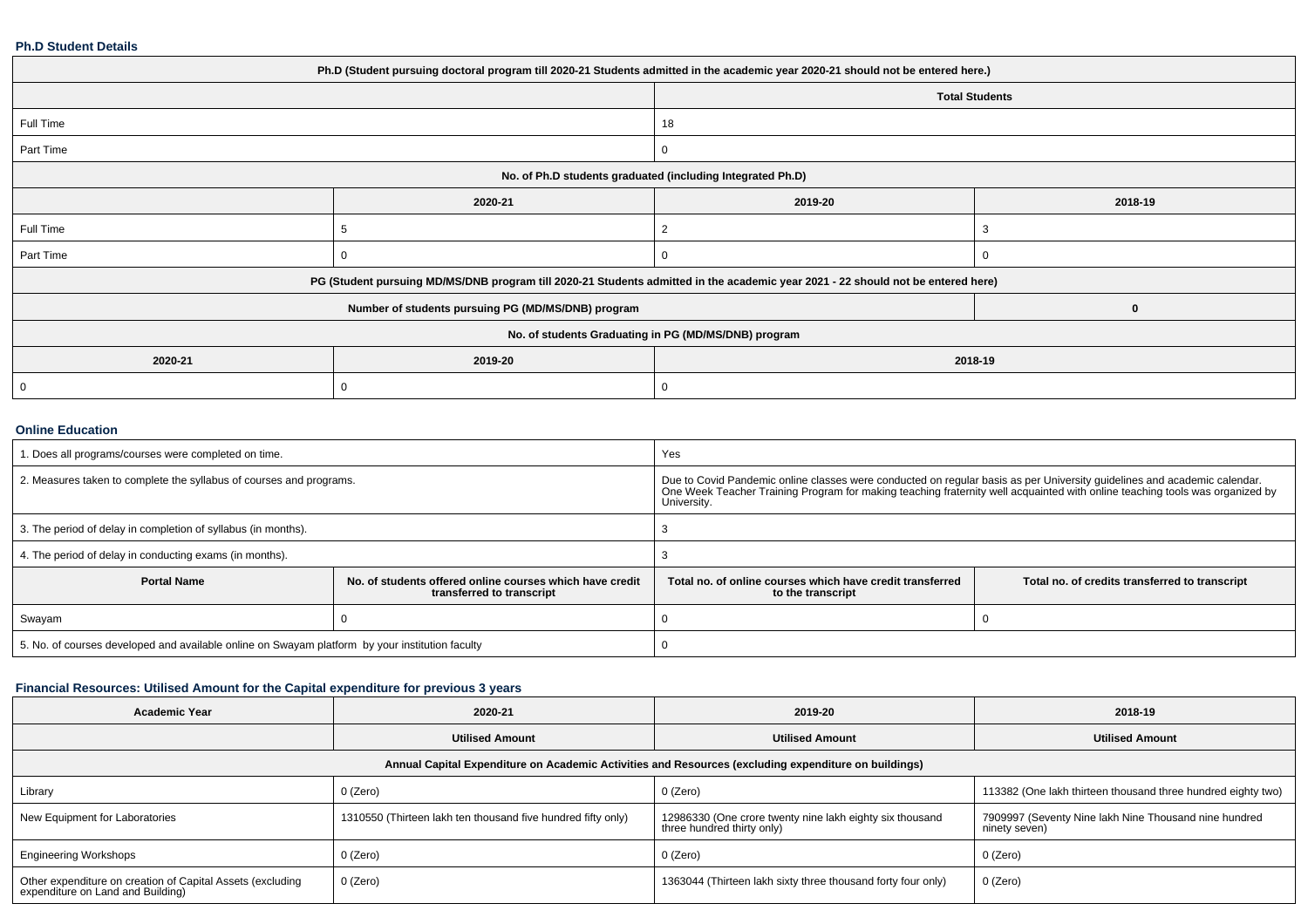### **Financial Resources: Utilised Amount for the Operational expenditure for previous 3 years**

| <b>Academic Year</b>                                                                                                                                                                           | 2020-21                                                               | 2019-20                                                                                | 2018-19                                                                            |  |  |  |  |
|------------------------------------------------------------------------------------------------------------------------------------------------------------------------------------------------|-----------------------------------------------------------------------|----------------------------------------------------------------------------------------|------------------------------------------------------------------------------------|--|--|--|--|
|                                                                                                                                                                                                | <b>Utilised Amount</b>                                                | <b>Utilised Amount</b>                                                                 | <b>Utilised Amount</b>                                                             |  |  |  |  |
| <b>Annual Operational Expenditure</b>                                                                                                                                                          |                                                                       |                                                                                        |                                                                                    |  |  |  |  |
| Salaries (Teaching and Non Teaching staff)                                                                                                                                                     | 33003200 (Three Crore Thirty Lakh Three Thousand Two<br>Hundred Only) | 31165124 (Three crore eleven lakh sixty five thousand one<br>hundred twenty four only) | 29023340 (Two crore ninety lakh twenty three thousand three<br>hundred forty only) |  |  |  |  |
| Maintenance of Academic Infrastructure or consumables and<br>other running expenditures(excluding maintenance of hostels<br>and allied services, rent of the building, depreciation cost, etc) | 110553 (One Lakh Ten Thousand Five Hundred Fifty Three<br>Only)       | 160046 (One lakh sixty thousand forty six only)                                        | 59668 (Fifty nine thousand six hundred sixty eight only)                           |  |  |  |  |
| Seminars/Conferences/Workshops                                                                                                                                                                 | 93000 (Ninety three thousand only)                                    | 851723 (Eight lakh fifty one thousand seven hundred twenty<br>three only)              | 135044 (One lakh thirty five thousand forty four only)                             |  |  |  |  |

#### **IPR**

| Calendar year            | 2020 | 2019 | 2018 |
|--------------------------|------|------|------|
| No. of Patents Published |      |      |      |
| No. of Patents Granted   |      |      |      |

### **Sponsored Research Details**

| <b>Financial Year</b>                    | 2020-21                                                           | 2019-20  | 2018-19                                 |
|------------------------------------------|-------------------------------------------------------------------|----------|-----------------------------------------|
| Total no. of Sponsored Projects          |                                                                   |          |                                         |
| Total no. of Funding Agencies            |                                                                   |          |                                         |
| Total Amount Received (Amount in Rupees) | 3125390                                                           | 1000000  | 1523000                                 |
| Amount Received in Words                 | Thirty One Lakh Twenty Five Thousand Three Hundred Ninety<br>Only | Ten Lakh | Fifteen Lakh Twenty Three Thousand Only |

### **Consultancy Project Details**

| <b>Financial Year</b>                    | 2020-21 | 2019-20 | 2018-19 |
|------------------------------------------|---------|---------|---------|
| Total no. of Consultancy Projects        |         |         |         |
| Total no. of Client Organizations        |         |         |         |
| Total Amount Received (Amount in Rupees) |         |         |         |
| Amount Received in Words                 | Zero    | Zero    | Zero    |

## **Executive Development Program/Management Development Programs**

| <b>Financial Year</b>                                                               | 2020-21 | 2019-20 | 2018-19 |
|-------------------------------------------------------------------------------------|---------|---------|---------|
| Total no. of Executive Development Programs/ Management<br>Development Programs     |         |         |         |
| Total no. of Participants                                                           |         |         |         |
| Total Annual Earnings (Amount in Rupees)(Excluding Lodging  <br>& Boarding Charges) |         |         |         |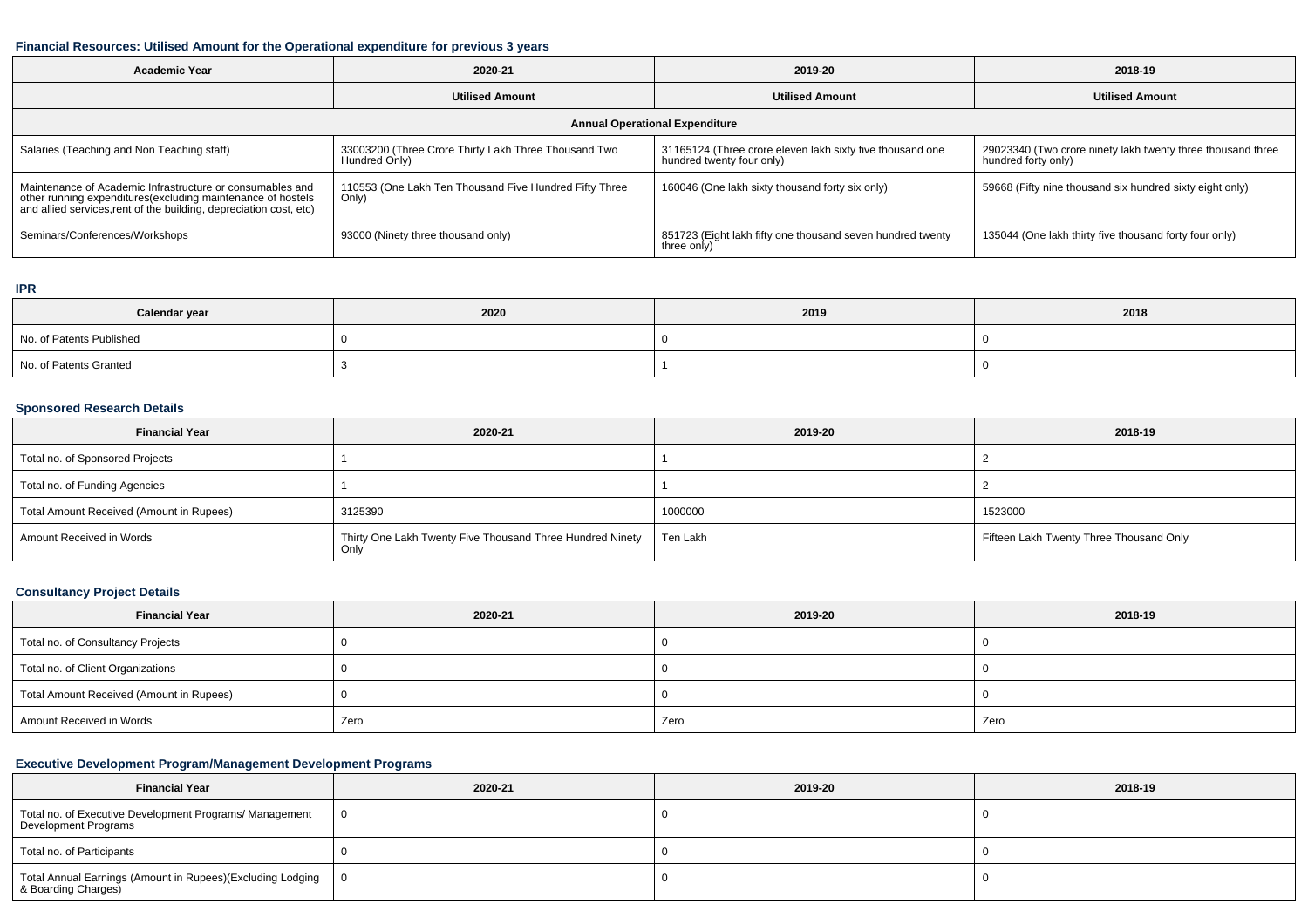| Earnings in Words<br>Total Annual L | Zerc | Zerc | Zero |
|-------------------------------------|------|------|------|
|-------------------------------------|------|------|------|

## **PCS Facilities: Facilities of physically challenged students**

| 1. Do your institution buildings have Lifts/Ramps?                                                                                                         | Yes, more than 80% of the buildings |
|------------------------------------------------------------------------------------------------------------------------------------------------------------|-------------------------------------|
| 2. Do your institution have provision for walking aids, including wheelchairs and transportation from one building to another for<br>handicapped students? | Yes                                 |
| 3. Do your institution buildings have specially designed toilets for handicapped students?                                                                 | Yes, more than 60% of the buildings |

#### **Accreditation**

#### **NBA Accreditation**

| valid NBA Accreditation:<br>r institute nave a<br>1.111 | NO |
|---------------------------------------------------------|----|
|---------------------------------------------------------|----|

#### **NAAC Accreditation**

| NC<br>1. Does your institute have a valid NAAC Accreditation? |  |
|---------------------------------------------------------------|--|
|---------------------------------------------------------------|--|

## **Faculty Details**

| Srno           | Name                                                  | Age | Designation                | Gender | Qualification | <b>Experience (In</b><br>Months) | <b>Currently working</b><br>with institution? | <b>Joining Date</b> | <b>Leaving Date</b>      | <b>Association type</b> |
|----------------|-------------------------------------------------------|-----|----------------------------|--------|---------------|----------------------------------|-----------------------------------------------|---------------------|--------------------------|-------------------------|
| $\mathbf{1}$   | Patil Komal<br>Sudhakar                               | 40  | <b>Assistant Professor</b> | Female | M.Tech        | 152                              | Yes                                           | 01-10-2021          | н.                       | Adhoc / Contractual     |
| $\overline{2}$ | SHINDE SUJATA<br><b>RAMKRISHNA</b>                    | 50  | Lecturer                   | Female | Ph.D          | 224                              | Yes                                           | 01-10-2021          |                          | Adhoc / Contractual     |
| 3              | <b>BARI MAHENDRA</b><br>LAXMAN                        | 41  | <b>Assistant Professor</b> | Male   | Ph.D          | 195                              | Yes                                           | 01-10-2021          | $\sim$                   | Adhoc / Contractual     |
| $\overline{4}$ | <b>BATHE GANESH</b><br>ANANTRAO                       | 43  | <b>Assistant Professor</b> | Male   | Ph.D          | 233                              | Yes                                           | 22-12-2007          | н.                       | Regular                 |
| 5              | <b>Bhole Deepali Kailas</b>                           | 31  | <b>Assistant Professor</b> | Female | M.Tech        | 56                               | Yes                                           | 01-10-2021          | $\overline{a}$           | Adhoc / Contractual     |
| 6              | <b>DESHPANDE</b><br><b>TUSHAR DILIP</b>               | 41  | <b>Assistant Professor</b> | Male   | M.Tech        | 194                              | Yes                                           | 07-01-2010          | $\sim$                   | Regular                 |
| $\overline{7}$ | <b>GORE RAMBHAU</b><br>PUNJAJI                        | 50  | <b>Assistant Professor</b> | Male   | Ph.D          | 299                              | Yes                                           | 25-10-2007          | $\overline{\phantom{a}}$ | Regular                 |
| 8              | <b>GOSWAMI</b><br><b>AJAYGIRI</b><br><b>KAMALGIRI</b> | 48  | Associate Professor        | Male   | Ph.D          | 304                              | Yes                                           | 16-07-2008          | н.                       | Regular                 |
| 9              | Gwalwanshi<br>Utkarsha Umesh                          | 26  | <b>Assistant Professor</b> | Female | M.Tech        | 38                               | Yes                                           | 01-10-2021          | $\overline{\phantom{a}}$ | Adhoc / Contractual     |
| 10             | Harshala Nitin<br>Kapadane                            | 27  | <b>Assistant Professor</b> | Female | M.Tech        | 20                               | Yes                                           | 01-10-2021          | н.                       | Adhoc / Contractual     |
| 11             | Lalita P Nerkar                                       | 28  | <b>Assistant Professor</b> | Female | M.Sc.         | 38                               | Yes                                           | 01-10-2021          | $\overline{\phantom{a}}$ | Adhoc / Contractual     |
| 12             | <b>MESHRAM PAWAN</b><br><b>DEVIDAS</b>                | 37  | <b>Assistant Professor</b> | Male   | Ph.D          | 180                              | Yes                                           | 07-05-2009          | $\overline{\phantom{a}}$ | Regular                 |
| 13             | <b>MISHRA</b><br>SATYENDRA                            | 63  | Professor                  | Male   | Ph.D          | 424                              | No                                            | 01-11-2017          | 31-07-2021               | Visiting                |